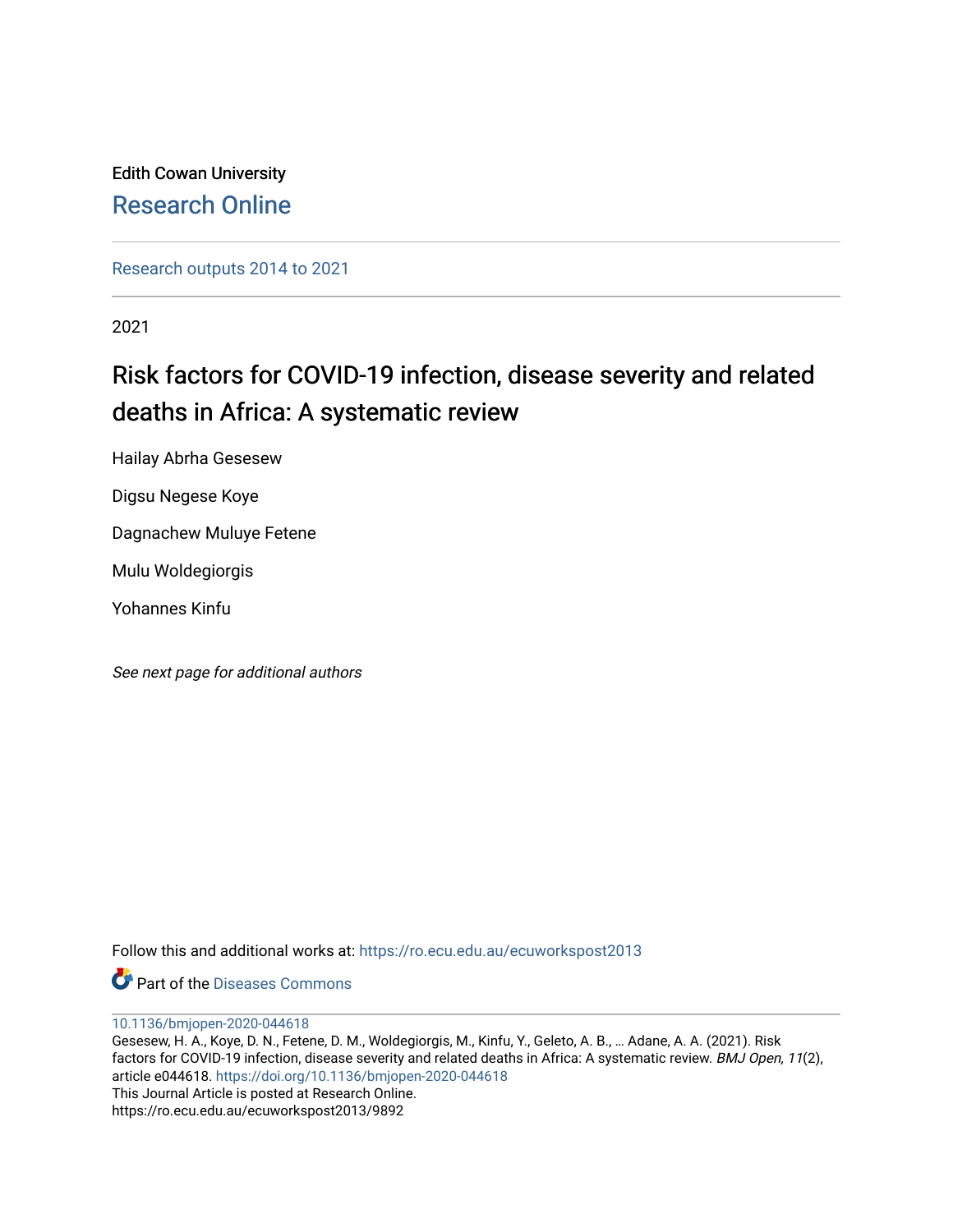# Authors

Hailay Abrha Gesesew, Digsu Negese Koye, Dagnachew Muluye Fetene, Mulu Woldegiorgis, Yohannes Kinfu, Ayele Bali Geleto, Yohannes Adama Melaku, Hassen Mohammed, Kefyalew Addis Alene, Mamaru Ayenew Awoke, Mulugeta Molla Birhanu, Amanuel Tesfay Gebremedhin, Yalemzewod Assefa Gelaw, Desalegn Markos Shifti, Muluken Dessalegn Muluneh, Teketo Kassaw Tegegne, Solomon Abrha, Atsede Fantahun Aregay, Mohammed Biset Ayalew, Abadi Kahsu Gebre, Kidane Tadesse Gebremariam, Tesfaye Gebremedhin, Lemlem Gebremichael, Cheru Tesema Leshargie, Getiye Dejenu Kibret, Maereg Wagnew Meazaw, Alemayehu Berhane Mekonnen, Dejen Y. Tekle, Azeb G. Tesema, Fisaha H. Tesfay, Wubshet Tesfaye, Befikadu L. Wubishet, Berihun A. Dachew, and Akilew A. Adane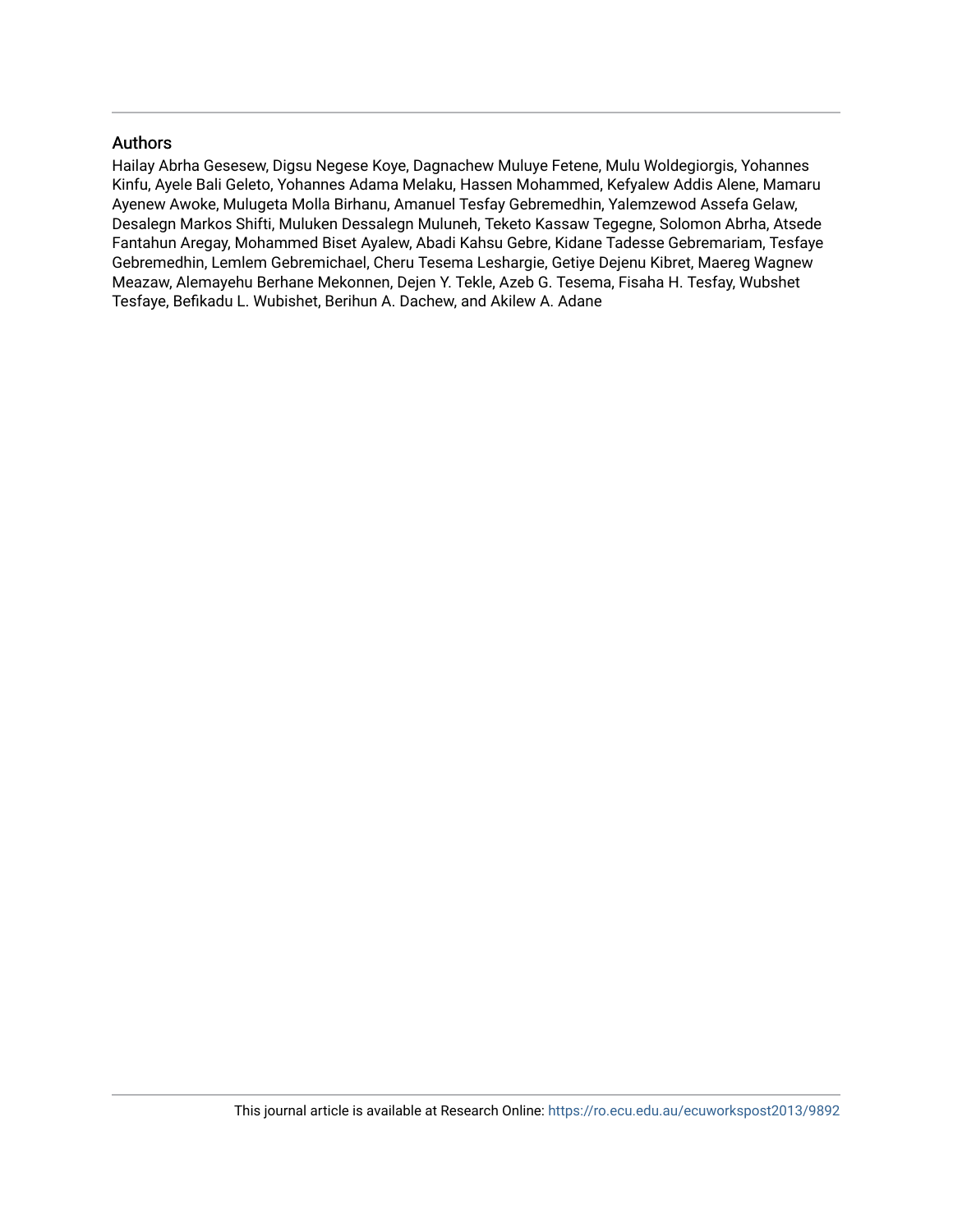# **BMJ Open Risk factors for COVID-19 infection, disease severity and related deaths in Africa: a systematic review**

Hailay Abrha Gesesew <sup>®</sup>,<sup>1,2</sup> Digsu Negese Koye,<sup>3</sup> Dagnachew Muluye Fetene,<sup>4</sup> Mulu Woldegiorgis,<sup>4</sup> Yohannes Kinfu,<sup>5,6</sup> Ayele Bali Geleto,<sup>7,8</sup> YohannesAdama Melaku (D, <sup>1</sup> Hassen Mohammed,  $^{9,10}$ Kefyalew Addis Alene, 11,12,13 Mamaru Ayenew Awoke, <sup>14</sup> Mulugeta Molla Birhanu,<sup>15,16</sup> Amanuel Tesfay Gebremedhin,<sup>11,12</sup> Yalemzewod Assefa Gelaw,<sup>13,17</sup> Desalegn Markos Shifti <sup>(16,18</sup>) Muluken Dessalegn Muluneh,<sup>19,20</sup> Teketo Kassaw Tegegne,<sup>18,21</sup> Solomon Abrha,<sup>5,22</sup> Atsede Fantahun Aregay, 23,24 Mohammed Biset Ayalew, 25,26 Abadi Kahsu Gebre,<sup>27,28</sup> Kidane Tadesse Gebremariam,<sup>2,29,30</sup> Tesfaye Gebremedhin,  $31$  Lemlem Gebremichael,  $22,32$  Cheru Tesema Leshargie,  $21,33$ Getiye Dejenu Kibret, $2^{1,34}$  Maereg Wagnew Meazaw, $^7$ Alemayehu Berhane Mekonnen,<sup>35,36</sup> Dejen Yemane Tekle,<sup>2,37</sup> AzebGebresilassie Tesema, $^{2,37}$  Fisaha Haile Tesfay  $\bigcirc$  , $^{2,38}$  Wubshet Tesfaye  $\bigcirc$  ,  $^{39}$ Befikadu Legesse Wubishet,<sup>7</sup> Berihun Assefa Dachew <sup>11,40</sup> Akilew Awoke Adane<sup>40,41</sup>

**To cite:** Gesesew HA, Koye DN, Fetene DM, *et al*. Risk factors for COVID-19 infection, disease severity and related deaths in Africa: a systematic review. *BMJ Open* 2021;11:e044618. doi:10.1136/ bmjopen-2020-044618

► Prepublication history and additional material for this paper are available online. To view these files, please visit the journal online (http://dx.doi. org/10.1136/bmjopen-2020- 044618).

BAD and AA contributed equally.

BAD and AA are joint senior authors.

Received 10 September 2020 Revised 20 January 2021 Accepted 21 January 2021



© Author(s) (or their employer(s)) 2021. Re-use permitted under CC BY-NC. No commercial re-use. See rights and permissions. Published by BMJ.

For numbered affiliations see end of article.

Correspondence to

Dr Hailay Abrha Gesesew; hailushepi@gmail.com

# ABSTRACT

**Objective** The aim of this study was to provide a comprehensive evidence on risk factors for transmission, disease severity and COVID-19 related deaths in Africa. **Design** A systematic review has been conducted to synthesise existing evidence on risk factors affecting COVID-19 outcomes across Africa.

Data sources Data were systematically searched from MEDLINE, Scopus, MedRxiv and BioRxiv.

Eligibility criteria Studies for review were included if they were published in English and reported at least one risk factor and/or one health outcome. We included all relevant literature published up until 11 August 2020.

Data extraction and synthesis We performed a systematic narrative synthesis to describe the available studies for each outcome. Data were extracted using a standardised Joanna Briggs Institute data extraction form.

Results Fifteen articles met the inclusion criteria of which four were exclusively on Africa and the remaining 11 papers had a global focus with some data from Africa. Higher rates of infection in Africa are associated with high population

density, urbanisation, transport connectivity, high volume of tourism and international trade, and high level of economic and political openness. Limited or poor access to healthcare are also associated with higher COVID-19 infection rates. Older people and individuals with chronic conditions such as HIV, tuberculosis and anaemia experience severe forms COVID-19 leading to hospitalisation and death. Similarly, high burden of chronic obstructive pulmonary disease, high prevalence of tobacco consumption and low levels of expenditure on health and low levels of global health security score contribute to COVID-19 related deaths.

# Strengths and limitations of this study

- $\blacktriangleright$  Effective public health interventions against the COVID-19 pandemic require strong evidence on the risk factors associated with the disease.
- ► The present study is the first African-focused comprehensive systematic review of its kind on a wide range of risk factors associated with the entire spectrum of COVID-19 in the Africa region.
- ► Titles and abstracts of all publications identified by the search criteria were screened by two independent reviewers of the team.
- ► Full-text articles were appraised using the Joanna Briggs Institute critical appraisal tools.
- ► The available data did not allow us to carry out meta-analysis nor firmly establish causal relationships in the present study.

Conclusions Demographic, institutional, ecological, health system and politico-economic factors influenced the spectrum of COVID-19 infection, severity and death. We recommend multidisciplinary and integrated approaches to mitigate the identified factors and strengthen effective prevention strategies.

# INTRODUCTION

The COVID-19 is a recently emerged viral disease caused by a novel single-stranded enveloped RNA (RNA) virus, known as  $SARS-CoV-2$ <sup>[1](#page-11-0)</sup> Since the first COVID-19 case was identified in Wuhan province in China,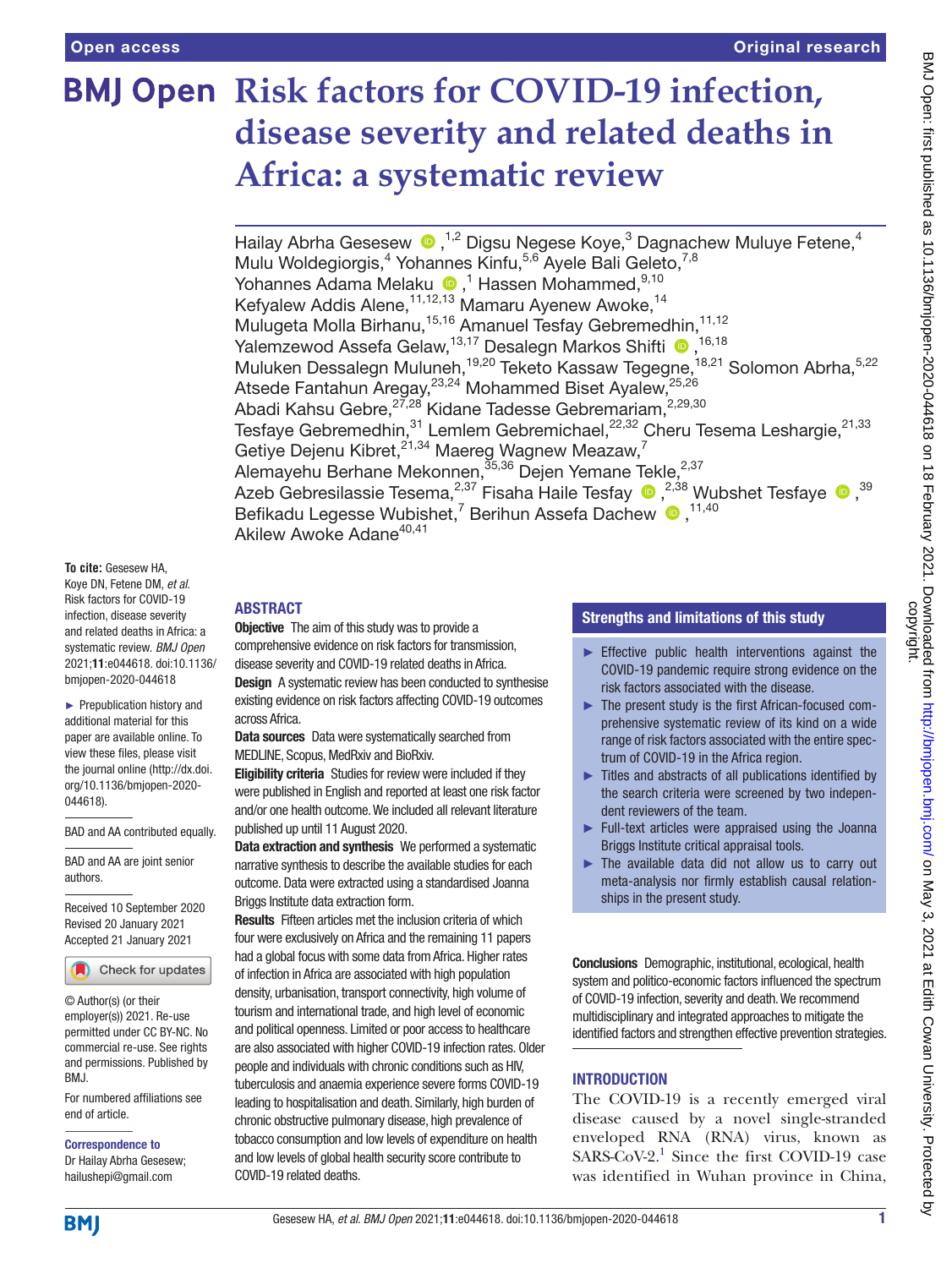

Figure 1 PRISMA flow diagram. [Figure 1](#page-3-0) describes the flow diagram of the search strategy. PRISMA, Preferred Reporting Items for Systematic Reviews and Meta-Analyses.

in late December 2019, the virus has rapidly spread across the world and declared a global pandemic on 11 March 2020.[2](#page-11-1) As of 10 January 2021, the number of confirmed COVID-19 cases in the world has reached over 89.44 million with nearly 1.92 million deaths.<sup>[3](#page-11-2)</sup> Despite the late start of the pandemic, infection rate in Africa has been increasing exponentially with a total of 2.95 million confirmed cases and more than 70 thousand deaths as of 10 January 2021.<sup>[4](#page-11-3)</sup> The majority of reported cases in Africa were from South Africa and Egypt, while countries in Central Africa had recorded the least.

Given that the pandemic is caused by a novel strain of coronavirus with unknown original host,<sup>5</sup> in the early stage of the outbreak, the risk factors associated with its transmission routes, severity and fatality risks were unclear. Several studies have been conducted to better understand the prognosis of the disease, though the level of uncertainty on viral shedding, transmissibility and disease severity remains high.<sup>[6](#page-11-5)</sup> Evidence indicates that the susceptibility to infection, being seriously ill and the risk

<span id="page-3-0"></span>of death are influenced by individual-level characteristics such as sociodemographic factors,<sup>[7](#page-11-6)</sup> behavioural traits<sup>8</sup> and pre-existing medical conditions.<sup>9</sup>

While the number of people affected by the virus in Africa remains to be the lowest by global standards, which in part may be linked to the youthful age structure of the population and partly to the limited capacity for large scale testing, $\frac{10}{10}$  it is anticipated that the pandemic may have a profound impact in the region. First and foremost, Africa's health system is fragile. In addition, preventive strategies such as social distancing and hand washing, which have proved effective in reducing transmission in the rest of the world, are less likely to be practical in the region due to prevailing sociocultural and economic circumstances.[11](#page-11-10) Compared with other regions, Africa is home to a large number of people living in substandard housing, which are mostly dense, inadequately ventilated and have limited access to direct water supply. The way of life in the region is largely communal. People tend to attend weddings, religious and funeral services in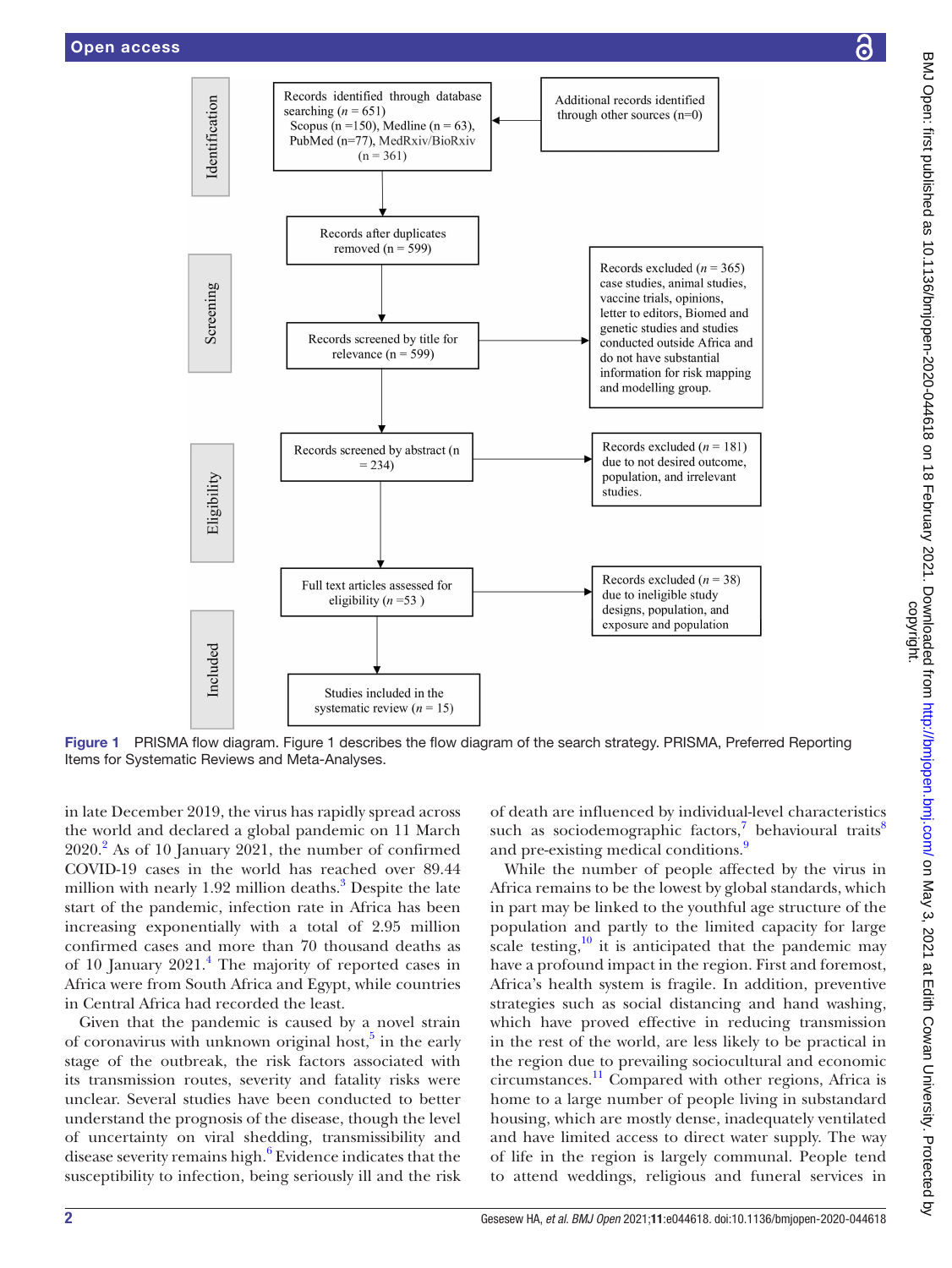<span id="page-4-0"></span>

|                                                    |                          |                           |                                                                                                                                                                                                                                                                                     |                                                                                                                                                                                                                                                                                                                                                                                                                                                                                                                                                                                                                                                                                                                                                                                                        |                                                                                                                                                                                                                                                                                                                                                                                                                                  |                                                                                                                                                                                                                                                                    |                                                                                                                                                                                                                                                                                                                                                                                                                                                                                                             | Continued |
|----------------------------------------------------|--------------------------|---------------------------|-------------------------------------------------------------------------------------------------------------------------------------------------------------------------------------------------------------------------------------------------------------------------------------|--------------------------------------------------------------------------------------------------------------------------------------------------------------------------------------------------------------------------------------------------------------------------------------------------------------------------------------------------------------------------------------------------------------------------------------------------------------------------------------------------------------------------------------------------------------------------------------------------------------------------------------------------------------------------------------------------------------------------------------------------------------------------------------------------------|----------------------------------------------------------------------------------------------------------------------------------------------------------------------------------------------------------------------------------------------------------------------------------------------------------------------------------------------------------------------------------------------------------------------------------|--------------------------------------------------------------------------------------------------------------------------------------------------------------------------------------------------------------------------------------------------------------------|-------------------------------------------------------------------------------------------------------------------------------------------------------------------------------------------------------------------------------------------------------------------------------------------------------------------------------------------------------------------------------------------------------------------------------------------------------------------------------------------------------------|-----------|
|                                                    |                          |                           |                                                                                                                                                                                                                                                                                     |                                                                                                                                                                                                                                                                                                                                                                                                                                                                                                                                                                                                                                                                                                                                                                                                        |                                                                                                                                                                                                                                                                                                                                                                                                                                  |                                                                                                                                                                                                                                                                    |                                                                                                                                                                                                                                                                                                                                                                                                                                                                                                             |           |
|                                                    |                          |                           |                                                                                                                                                                                                                                                                                     |                                                                                                                                                                                                                                                                                                                                                                                                                                                                                                                                                                                                                                                                                                                                                                                                        |                                                                                                                                                                                                                                                                                                                                                                                                                                  |                                                                                                                                                                                                                                                                    |                                                                                                                                                                                                                                                                                                                                                                                                                                                                                                             |           |
|                                                    |                          |                           |                                                                                                                                                                                                                                                                                     |                                                                                                                                                                                                                                                                                                                                                                                                                                                                                                                                                                                                                                                                                                                                                                                                        |                                                                                                                                                                                                                                                                                                                                                                                                                                  |                                                                                                                                                                                                                                                                    |                                                                                                                                                                                                                                                                                                                                                                                                                                                                                                             |           |
|                                                    |                          |                           |                                                                                                                                                                                                                                                                                     |                                                                                                                                                                                                                                                                                                                                                                                                                                                                                                                                                                                                                                                                                                                                                                                                        |                                                                                                                                                                                                                                                                                                                                                                                                                                  |                                                                                                                                                                                                                                                                    |                                                                                                                                                                                                                                                                                                                                                                                                                                                                                                             |           |
|                                                    |                          |                           |                                                                                                                                                                                                                                                                                     |                                                                                                                                                                                                                                                                                                                                                                                                                                                                                                                                                                                                                                                                                                                                                                                                        |                                                                                                                                                                                                                                                                                                                                                                                                                                  |                                                                                                                                                                                                                                                                    |                                                                                                                                                                                                                                                                                                                                                                                                                                                                                                             |           |
|                                                    |                          |                           |                                                                                                                                                                                                                                                                                     |                                                                                                                                                                                                                                                                                                                                                                                                                                                                                                                                                                                                                                                                                                                                                                                                        |                                                                                                                                                                                                                                                                                                                                                                                                                                  |                                                                                                                                                                                                                                                                    |                                                                                                                                                                                                                                                                                                                                                                                                                                                                                                             |           |
|                                                    |                          | Summary of study findings | information about Google workplace mobility data and COVID-19<br>transmission rates and lagged mobility. However, there is limited<br>infection as Apple mobility data are limited in Africa unlike other<br>There was no statistically significant association between<br>regions. | disease, and the prevalence of one or more comoribid condition<br>conditions in those aged 50+ years were CKD, CVD, CRD and<br>chronic illness) was three times higher in Europe than in Africa<br>and 66% by 70 years. A total of 400 million (6%) of the global<br>not different by sex, a total of 1.17 billion (22%) of the global<br>was approximately 10% by age 25 years, 33% by 50 years<br>condition are at risk of severe COVID-19 disease. Although<br>population were estimated to be at risk of sever COVID-19<br>diabetes-the prevalence of multimorbidity (2+ underlying<br>population were estimated to be at risk of sever COVID-19<br>Individuals who are diagnosed with at least one underlying<br>disease and is higher in older people. The most prevalent<br>$(10\%$ vs $3\%$ ). | City connectivity An outbreak of COVID-19 in Africa is most likely to originate from<br>COVID-19 infection originated from airport in Africa is 0.06, lower<br>a passenger who travelled from Europe, and the average risk of<br>result compared with airports in Asia with an estimated risk of<br>0.51. The airport with the highest risk to initiate an outbreak in<br>Africa is in Johannesburg with a risk estimate of 0.1. | years as compared with 24% in people aged 70 years and above.<br>infections are subclinical in children ageing between 10 and 19<br>People younger than 20 years old are roughly half susceptible<br>as those who are older than 20 years old. In addition, 75% of | (anaemia, TB and HIV) are the underlying conditions that lead to<br>and obesity is higher in Africa than other continents, and these<br>comorbidity would increase severity of the disease. The rate<br>of anaemia, TB and HIV compared with the rate of DM, HTN<br>in rural settings than in urban areas. The study reported that<br>density increases. Linked to this, the rate of infection is low<br>The rate of COVID-19 infection increases as the population<br>COVID-19 related severity in Africa. |           |
|                                                    |                          |                           |                                                                                                                                                                                                                                                                                     |                                                                                                                                                                                                                                                                                                                                                                                                                                                                                                                                                                                                                                                                                                                                                                                                        |                                                                                                                                                                                                                                                                                                                                                                                                                                  |                                                                                                                                                                                                                                                                    |                                                                                                                                                                                                                                                                                                                                                                                                                                                                                                             |           |
|                                                    |                          | Exposure                  | Mobility                                                                                                                                                                                                                                                                            | comorbidity and<br>continent<br>Age, sex,                                                                                                                                                                                                                                                                                                                                                                                                                                                                                                                                                                                                                                                                                                                                                              |                                                                                                                                                                                                                                                                                                                                                                                                                                  | Age                                                                                                                                                                                                                                                                | comorbidity (HIV,<br>TB and anaemia)<br>Residence,<br>population<br>density,                                                                                                                                                                                                                                                                                                                                                                                                                                |           |
|                                                    |                          |                           |                                                                                                                                                                                                                                                                                     |                                                                                                                                                                                                                                                                                                                                                                                                                                                                                                                                                                                                                                                                                                                                                                                                        |                                                                                                                                                                                                                                                                                                                                                                                                                                  |                                                                                                                                                                                                                                                                    |                                                                                                                                                                                                                                                                                                                                                                                                                                                                                                             |           |
|                                                    |                          | COVID-19<br>Outcome       | Infection                                                                                                                                                                                                                                                                           | Severity                                                                                                                                                                                                                                                                                                                                                                                                                                                                                                                                                                                                                                                                                                                                                                                               | Infection                                                                                                                                                                                                                                                                                                                                                                                                                        | Infection<br>Severity                                                                                                                                                                                                                                              | Infection<br>Severity                                                                                                                                                                                                                                                                                                                                                                                                                                                                                       |           |
|                                                    |                          | Sample (n)                |                                                                                                                                                                                                                                                                                     |                                                                                                                                                                                                                                                                                                                                                                                                                                                                                                                                                                                                                                                                                                                                                                                                        | (connections)<br>1364 major                                                                                                                                                                                                                                                                                                                                                                                                      |                                                                                                                                                                                                                                                                    |                                                                                                                                                                                                                                                                                                                                                                                                                                                                                                             |           |
|                                                    | in the systematic review |                           | 446                                                                                                                                                                                                                                                                                 | 1.7 billion                                                                                                                                                                                                                                                                                                                                                                                                                                                                                                                                                                                                                                                                                                                                                                                            | airports                                                                                                                                                                                                                                                                                                                                                                                                                         | J.                                                                                                                                                                                                                                                                 | T                                                                                                                                                                                                                                                                                                                                                                                                                                                                                                           |           |
|                                                    |                          |                           | Modelling                                                                                                                                                                                                                                                                           | Modelling                                                                                                                                                                                                                                                                                                                                                                                                                                                                                                                                                                                                                                                                                                                                                                                              | Modelling                                                                                                                                                                                                                                                                                                                                                                                                                        | Modelling                                                                                                                                                                                                                                                          | Modelling                                                                                                                                                                                                                                                                                                                                                                                                                                                                                                   |           |
|                                                    |                          | Design                    |                                                                                                                                                                                                                                                                                     |                                                                                                                                                                                                                                                                                                                                                                                                                                                                                                                                                                                                                                                                                                                                                                                                        |                                                                                                                                                                                                                                                                                                                                                                                                                                  |                                                                                                                                                                                                                                                                    |                                                                                                                                                                                                                                                                                                                                                                                                                                                                                                             |           |
|                                                    |                          | Population                | <b>Adults</b>                                                                                                                                                                                                                                                                       | General                                                                                                                                                                                                                                                                                                                                                                                                                                                                                                                                                                                                                                                                                                                                                                                                | General                                                                                                                                                                                                                                                                                                                                                                                                                          | General                                                                                                                                                                                                                                                            | General                                                                                                                                                                                                                                                                                                                                                                                                                                                                                                     |           |
|                                                    |                          |                           |                                                                                                                                                                                                                                                                                     |                                                                                                                                                                                                                                                                                                                                                                                                                                                                                                                                                                                                                                                                                                                                                                                                        |                                                                                                                                                                                                                                                                                                                                                                                                                                  |                                                                                                                                                                                                                                                                    |                                                                                                                                                                                                                                                                                                                                                                                                                                                                                                             |           |
|                                                    |                          | Setting                   | Africa                                                                                                                                                                                                                                                                              | Africa/global                                                                                                                                                                                                                                                                                                                                                                                                                                                                                                                                                                                                                                                                                                                                                                                          | Africa/global                                                                                                                                                                                                                                                                                                                                                                                                                    | Africa/global                                                                                                                                                                                                                                                      | <b>Africa</b>                                                                                                                                                                                                                                                                                                                                                                                                                                                                                               |           |
| Characteristics of studies (n=15 studies) included |                          |                           |                                                                                                                                                                                                                                                                                     |                                                                                                                                                                                                                                                                                                                                                                                                                                                                                                                                                                                                                                                                                                                                                                                                        |                                                                                                                                                                                                                                                                                                                                                                                                                                  |                                                                                                                                                                                                                                                                    |                                                                                                                                                                                                                                                                                                                                                                                                                                                                                                             |           |
|                                                    |                          |                           | Bergman and<br>Fishman <sup>18</sup>                                                                                                                                                                                                                                                | Clark et al <sup>19</sup>                                                                                                                                                                                                                                                                                                                                                                                                                                                                                                                                                                                                                                                                                                                                                                              | Daon et al <sup>20</sup>                                                                                                                                                                                                                                                                                                                                                                                                         | Davies et al'                                                                                                                                                                                                                                                      | Diop et al <sup>21</sup>                                                                                                                                                                                                                                                                                                                                                                                                                                                                                    |           |
|                                                    | Table 1                  | Author                    |                                                                                                                                                                                                                                                                                     |                                                                                                                                                                                                                                                                                                                                                                                                                                                                                                                                                                                                                                                                                                                                                                                                        |                                                                                                                                                                                                                                                                                                                                                                                                                                  |                                                                                                                                                                                                                                                                    |                                                                                                                                                                                                                                                                                                                                                                                                                                                                                                             |           |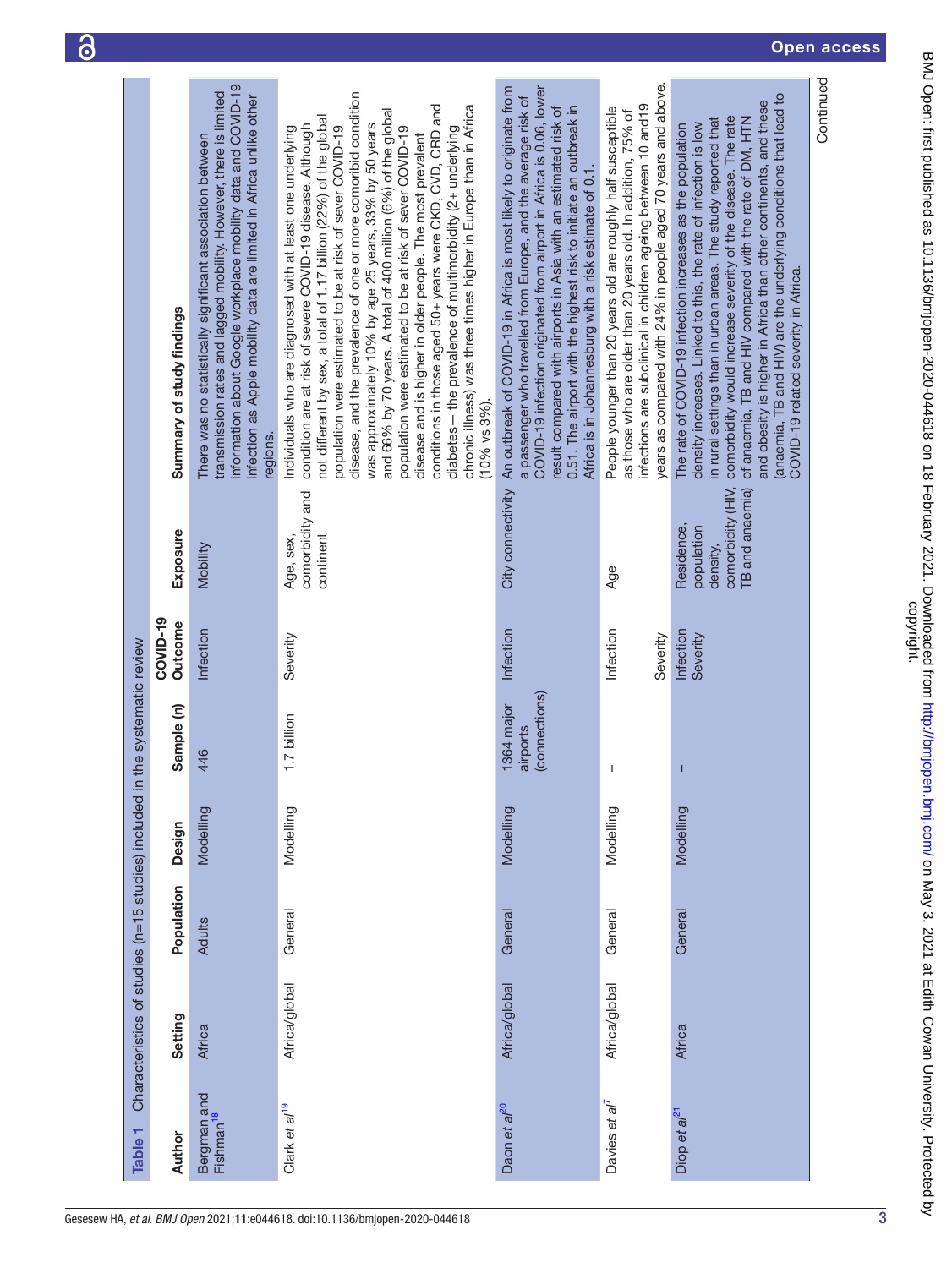| Gesesew HA, et al. BMJ Open 2021;11:e044618. doi:10.1136/bmjopen-2020-044618 |  |
|------------------------------------------------------------------------------|--|
|                                                                              |  |

| Continued |               |               |                                      |                            | COVID-19                              |                                                                                                                                        |                                                                                                                                                                                                                                                                                                                                                                                                                                                                                                                          |
|-----------|---------------|---------------|--------------------------------------|----------------------------|---------------------------------------|----------------------------------------------------------------------------------------------------------------------------------------|--------------------------------------------------------------------------------------------------------------------------------------------------------------------------------------------------------------------------------------------------------------------------------------------------------------------------------------------------------------------------------------------------------------------------------------------------------------------------------------------------------------------------|
|           | Setting       | Population    | Design                               | Sample (n)                 | Outcome                               | Exposure                                                                                                                               | Summary of study findings                                                                                                                                                                                                                                                                                                                                                                                                                                                                                                |
|           | Africa        | General       | temporal<br>analysis<br>Spatio-      | Not specified              | Infection                             | hospital beds.<br>physicians.<br>Number of<br>Number of                                                                                | western part of the continent, which could imply that neighbouring<br>physicians is significant. The spatio-temporal analysis reveals<br>geographically with neighbouring countries particularly in the<br>that the occurrence and burden of COVID-19 in Africa varied<br>number of physicians (r=0.49, p value=<0.001) and hospital<br>Positive correlation was revealed between COVID-19 and<br>countries pose significant importation risk to each other.<br>beds (r=0.14, p value=0.34) though only the estimate for |
|           | Africa/global | General       | Modelling                            | 1174652                    | Infection                             | and political<br>democracy<br>economic<br>openness<br>Weather,                                                                         | Countries with warmer temperatures showed slower spread than<br>their comparator. Countries with higher economic openness had<br>countries with stronger political democracy had higher infection<br>higher infection rates than with lower economic openness. The<br>rates than with weaker political democracy.                                                                                                                                                                                                        |
|           | Africa/global | General       | sectional<br>Cross-                  | Dataset of 36<br>countries | Infection<br>Mortality                | Imports of goods<br>and population<br>electric power<br>over 65 years<br>consumption<br>and services<br>international<br>tourism,<br>응 | countries. Countries with higher imports of goods and services<br>Countries that were connected to the global economy tended<br>and international tourism had higher infection rates than their<br>to have a higher risk of infection, while the risk of mortality<br>from the disease are higher in less globalised low-income<br>comparator.                                                                                                                                                                           |
|           | Africa/global | General       | Modelling<br>study                   | countries<br>1055          | Infection                             | malaria infection<br>vaccination and<br>precipitation,<br>temperature,<br>international<br>travel, BCG<br>Age,                         | COVID-19 cases and the following variables: mean precipitation,<br>the relative frequency of foreign visitors per population, GDP per<br>person, population density and relative proportion of people ≥65<br>A negative correlation between the accumulated numbers of the<br>COVID-19 cases and the following variables: mean temperature,<br>a positive correlation between the accumulated numbers of the<br>BCG vaccination effect and malaria infection. The study found<br>years old.                              |
|           | Africa/global | General       | sectional<br>Cross-                  | 422 582                    | Mortality                             | expenditure<br>Health                                                                                                                  | Countries with low health expenditure (percentage of GDP) were<br>significantly associated with higher case fatality rate (p=0.0017).                                                                                                                                                                                                                                                                                                                                                                                    |
|           | Africa/global | Not specified | sectional<br>Cross-                  | $>1000$ but<br>globally    | and recovery<br>Case fatality<br>rate | response, risk<br>security (GHS)<br>global health<br>environment<br>indices and<br>Prevention,<br>detection,                           | -0.786), p=0.005) were negatively correlated with case fatality rate<br>Prevention (r=-0.988, -0.1.0 to -0.548), p=0.012), detection<br>(r=-0.979 (-1.000 to -0.312), p=0.021), response (r=-0.965<br>(-0.999 to -0.051), p=0.035) and GHS (r=-0.995 (-1.000 to<br>in African countries.                                                                                                                                                                                                                                 |
|           | Africa/global | General       | (worldometer)<br>Web-based<br>survey | $\mathbf{I}$               | Infection                             | prevalence<br>Malaria                                                                                                                  | Ahigh rate of malaria was negatively correlated with COVID-19<br>$(r=-0.15, p=0.02).$                                                                                                                                                                                                                                                                                                                                                                                                                                    |
|           |               |               |                                      |                            |                                       |                                                                                                                                        | Continued                                                                                                                                                                                                                                                                                                                                                                                                                                                                                                                |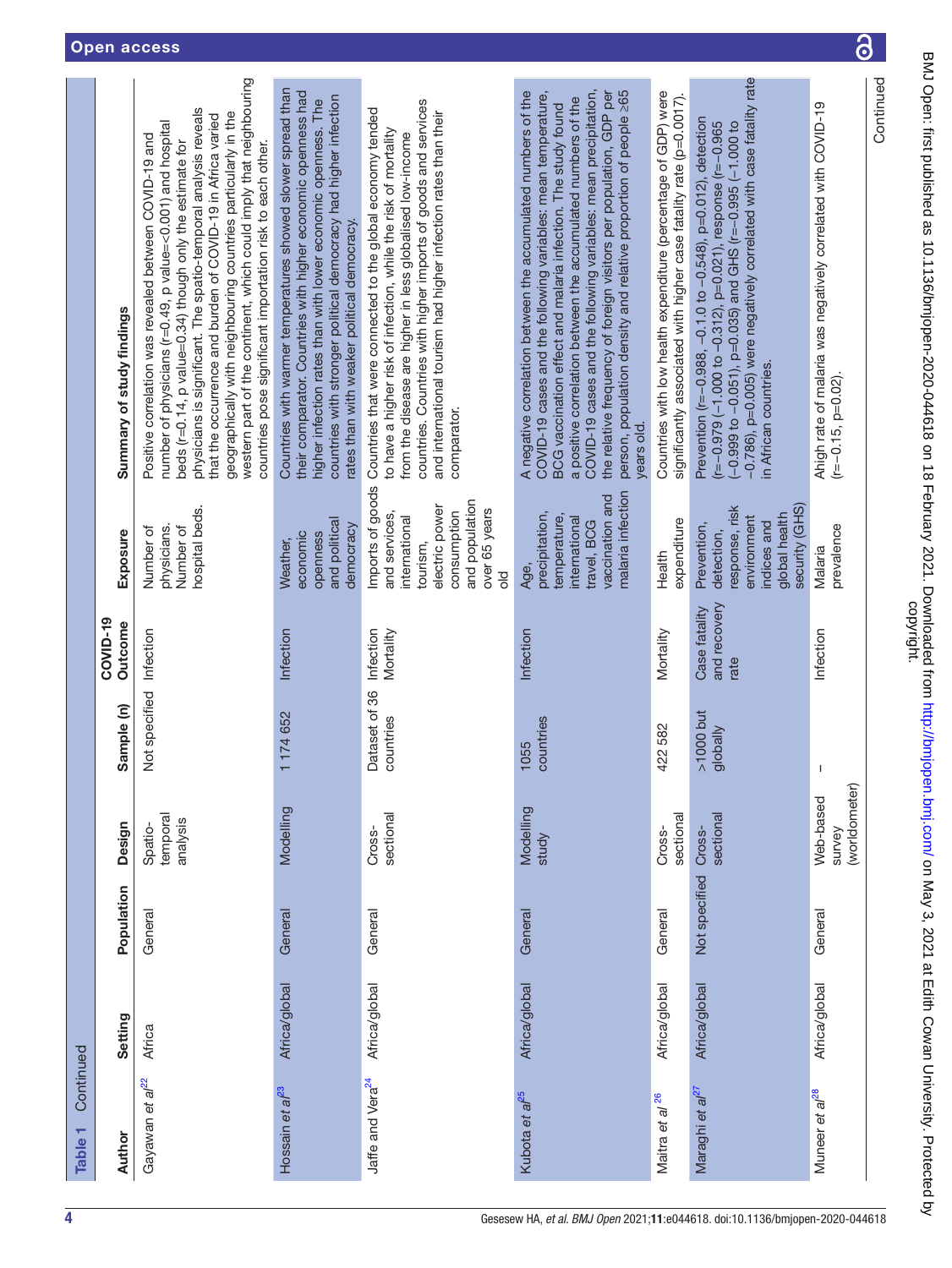|--|

| Continued<br>Table <sub>1</sub>              |                                                         |            |                   |            |                      |                                                                                                                                                                  |                                                                                                                                                                                                                                                                                                                                                           |
|----------------------------------------------|---------------------------------------------------------|------------|-------------------|------------|----------------------|------------------------------------------------------------------------------------------------------------------------------------------------------------------|-----------------------------------------------------------------------------------------------------------------------------------------------------------------------------------------------------------------------------------------------------------------------------------------------------------------------------------------------------------|
| Author                                       | Setting                                                 | Population | Design            | Sample (n) | COVID-19<br>Outcome  | <b>Exposure</b>                                                                                                                                                  | Summary of study findings                                                                                                                                                                                                                                                                                                                                 |
| Okpokoro et al <sup>8</sup>                  | Africa/global                                           | General    | Ecologic<br>study |            | Mortality            | tobacco use<br>COPD and                                                                                                                                          | Mortality was positively correlated with COPD (rho=-0.28, p=0.09)<br>quality of air (rho=-0.02, p=0.84) and life expectancy (rho=-0.24,<br>and tobacco use (rho=-0.01, p=0.91) although not statistically<br>negatively correlated with life expectancy (rho=-0.09, p=0.24),<br>significant. Similarly, the study showed that mortality was<br>$p=0.1$ ). |
| Onovo et al <sup>9</sup>                     | Sub-Saharan<br>Africa (SSA)                             | General    | Survey            | Ī          | Infection            | based vaccine,<br>pneumococcal<br>treatment for<br>rate, infant's<br>incidence of<br>malaria and<br>conjugate-<br>incidence<br>diarrhoea<br>Adult HIV<br>under 5 | (p=0.53) were not statistically associated with COVID-19 infection.<br>treatment (p=0.002) could significantly predict COVID-19 infection<br>in SSA. However, TB incidence (p=0.86) and smoking prevalence<br>vaccine (p=0.001), incidence of malaria (p=0.001) and diarrhoea<br>HIV incidence (p=0.0001), pneumococcal conjugate-based                   |
| Ortiz-Fernández<br>and Sawalha <sup>29</sup> | Africa/global                                           | General    | Genetics          | 2504       | Susceptibility Lower | ACE2 and type II<br>transmembrane<br>serine protease<br>expression of<br>(TMPRSS2)<br>genes                                                                      | and TMPRSS2, suggesting a lower susceptibility for SARS-CoV-2<br>Africans were reported to have lower expression levels of ACE2<br>infection in the African populations.                                                                                                                                                                                  |
|                                              | domestic products; HTN, hypertension; TB, tuberculosis. |            |                   |            |                      |                                                                                                                                                                  | CKD, chronic kidney disease; COPD, chronic obstructive pulmonary disease; CRD, chronic respiratory disease; CVD, cardiovascular diseases; DM, diabetes melitus; GDP, gross                                                                                                                                                                                |

Open access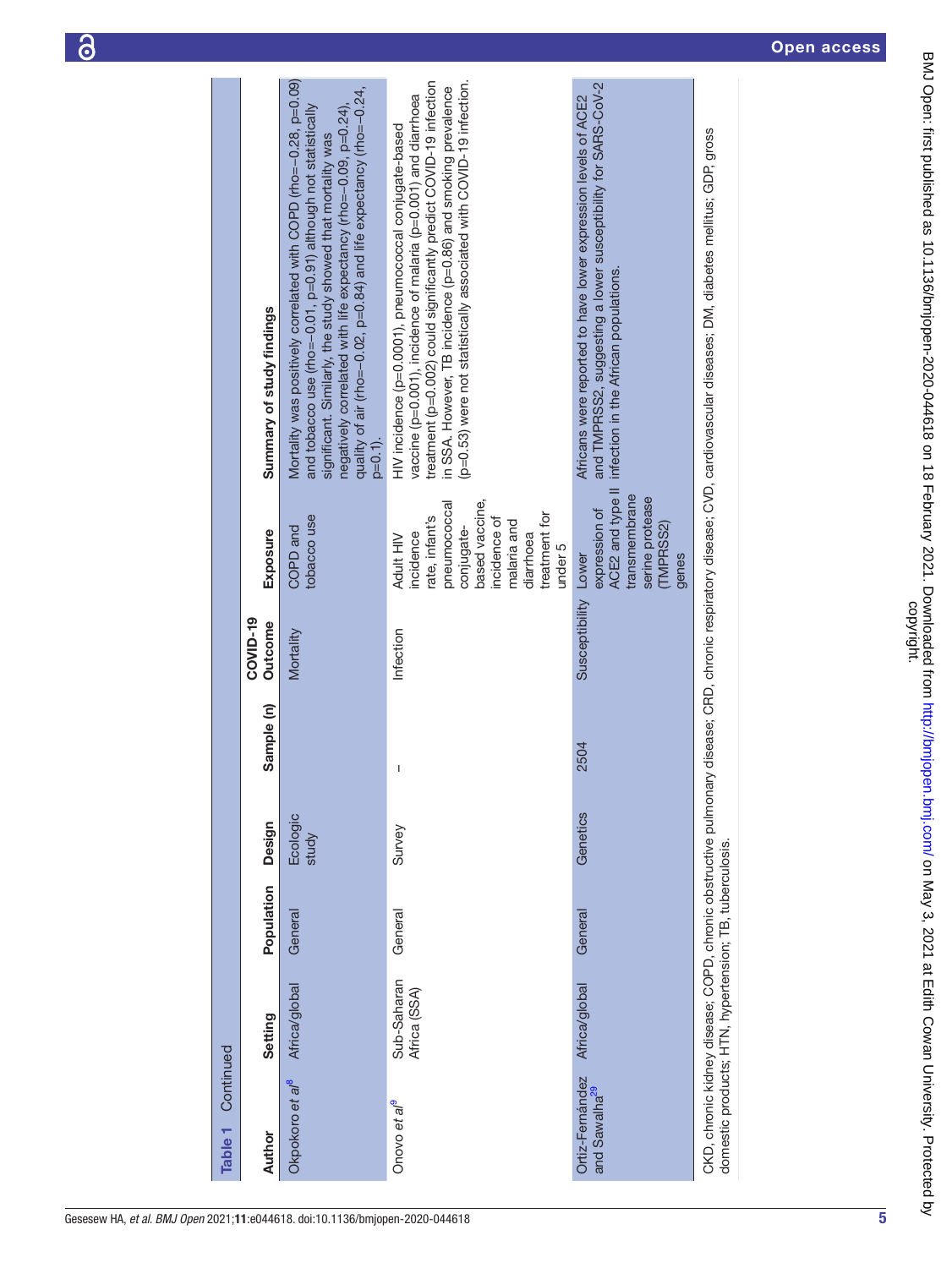|                                                            | こうこうこう |
|------------------------------------------------------------|--------|
| for                                                        |        |
| ntial<br>ions<br>9 in<br>1t to<br>pu-rea,<br>vail-<br>ting |        |
|                                                            |        |
|                                                            |        |
|                                                            |        |
|                                                            |        |
|                                                            |        |
|                                                            |        |
|                                                            |        |
|                                                            |        |
|                                                            |        |
|                                                            |        |
| the<br>and                                                 |        |
| cles                                                       |        |
| ine,                                                       |        |
| ing                                                        |        |
| sed:                                                       |        |
| $V-2$                                                      |        |
| $\overline{\rm ND}$                                        |        |
| line                                                       |        |
| ject                                                       |        |
| $\mathbf{s}$<br>in                                         |        |
| was                                                        | ¢      |
| efer-                                                      |        |
| hed                                                        |        |
| arti-                                                      |        |
| also                                                       |        |
| was                                                        |        |
| iish;                                                      |        |
|                                                            |        |
|                                                            |        |
|                                                            |        |
| fied                                                       |        |
| <sub>b</sub> en-<br>ieve                                   |        |
| vere                                                       |        |
| $\boldsymbol{6}$<br>J)                                     |        |
|                                                            |        |
|                                                            |        |

<span id="page-7-0"></span>

| Table 2          |                                          | Factors associated with COVID-19 infection, severity and related death in Africa                                                                                                                            |
|------------------|------------------------------------------|-------------------------------------------------------------------------------------------------------------------------------------------------------------------------------------------------------------|
| <b>Outcome</b>   | <b>Theme</b>                             | <b>Potential specific factors</b>                                                                                                                                                                           |
| <b>Infection</b> | Demographic factors                      | High number of people aged $\geq 65$ years <sup>25</sup> and high population density. <sup>21,25</sup>                                                                                                      |
|                  | Health system level factors              | Low number of physicians and hospitals <sup>22</sup> and low BCG vaccination. <sup>24</sup>                                                                                                                 |
|                  | Politico-economic factors                | High economic openness, strong political democracy, $^{23}$ more imports of goods and<br>services, wide international tourism, high international travel <sup>24</sup> and city connectivity. <sup>20</sup> |
|                  | Environmental factor                     | Low mean temperature. <sup>23</sup> <sup>25</sup>                                                                                                                                                           |
|                  | Comorbid conditions                      | Low malaria infection rate, 925 28 high HIV infection rate and under-5 diarrhoeal disease.                                                                                                                  |
| Severity         | Demographic factors                      | High percentage of older age population profile. <sup>719</sup>                                                                                                                                             |
|                  | Comorbid conditions                      | People with HIV, TB and anaemia. <sup>1921</sup>                                                                                                                                                            |
| Death            |                                          | Health system policy factors Low prevention, detection, response and risk environment indices. <sup>27</sup>                                                                                                |
|                  | Politico-economic factors                | More imports of goods and services, wide international tourism, <sup>24</sup> low global health<br>security index score <sup>27</sup> and low health expenditure (percentage of GDP). <sup>26</sup>         |
|                  | Chronic illness and lifestyle<br>factors | High prevalence of chronic illness and tobacco use. <sup>8</sup>                                                                                                                                            |

COPD, chronic obstructive pulmonary disease; GDP, gross domestic product; TB, tuberculosis.

large numbers. Such societal and environmental factors along with the lack of awareness and access to preventive measures and the potential for low level of adherence (even when the resources are available) mean that the region will have the highest number of vulnerable popu-lations for COVID-19 infection.<sup>[12](#page-11-23)</sup>

Many countries have undertaken strict measures such as banning of public gatherings, complete lockdown of social and economic activities and closure of borders to prevent importation of cases.<sup>13</sup> The number of new cases, however, continues to rise<sup>11</sup> creating considerable pressure on the healthcare system. $14$  In the absence of effective vaccine or therapy, the ability to effectively control the spread of the pandemic hence depends on effective monitoring of new cases and on better understanding of the factors related to modes of transmission and severity of the disease. A comprehensive systematic review of African-focused COVID-19 related studies is required to strengthen public health measures and response plan against the pandemic in the continent. This review aims to provide a comprehensive evidence on risk factors for transmission, disease severity and COVID-19 related deaths in Africa.

# **METHODS**

#### Australia-based Ethiopian Researchers Network

At the beginning of April, 2020, a time when the COVID-19 pandemic was spreading across the globe, a group of more than 50 Australian-based Ethiopian researchers, who are active academic faculties in Australian institutions along with Ethiopian PhD students, established a working group on 'Ethiopia and the COVID-19 pandemic' to examine various dimensions and consequences of COVID-19 in Ethiopia. Specifically, the working group focused on four distinct thematic areas: (1) on understanding the epidemiology of COVID-19 in Ethiopia and around the globe and synthesising the lessons for the country, (2) assessing

opportunities for reimagining the health system  $COVID-19$  pandemic response,  $(3)$  identifying potential pharmaceutical and non-pharmaceutical interventi and (4) measuring socioeconomic impact of COVID-1 Ethiopia to support the Ethiopian government's effor mitigate the deadly impact of the pandemic on the po lation. As part of the project under the first thematic area, we conducted a systematic review to synthesise the available evidence on COVID-19 in Africa on factors affection infection rates, severity and related deaths.

#### Search strategy

This systematic review is reported according to Preferred Reporting Items for Systematic Reviews Meta-Analyses guidelines.<sup>15</sup> Potentially eligible arti were systematically searched and retrieved from Medli PubMed and Scopus up to 11 August 2020. The follow search terms, tailored to each database were us "COVID-19" OR "coronavirus disease" OR "SARS-CO" OR "2019 novel coronavirus" OR "2019-nCoV" A "Africa". The full search strategy is summarised in onl [supplemental appendix 1.](https://dx.doi.org/10.1136/bmjopen-2020-044618) We used Medical Sub Headings terms to identify synonyms and text words the appropriate syntax of each database. The search not limited by date of publication or study design. Re ence lists of included studies were manually search for additional relevant articles. Moreover, preprint and cles from the MedRxiv and BioRxiv databases were accessed to ensure wider coverage. However, search restricted to studies conducted in Africa and the Eng language only.

#### Study selection criteria

The titles and abstracts of all publications identified by the search criteria were screened by two independent reviewers of the team (AAA and BAD) to retrieve full texts for all relevant studies. Full-text articles were appraised using the Joanna Briggs Institute  $([BI)^{16}$  $([BI)^{16}$  $([BI)^{16}$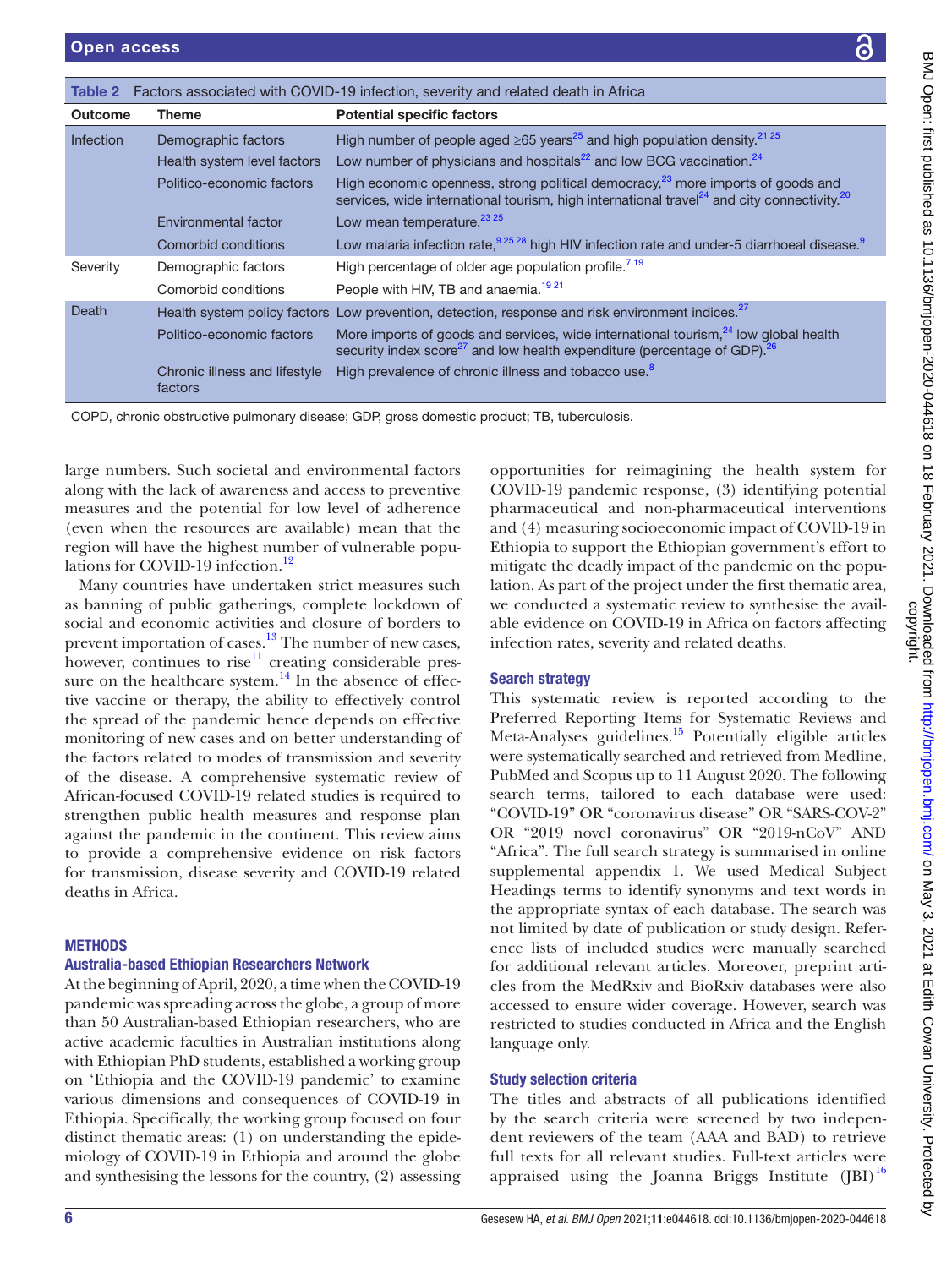critical appraisal tools<sup>17</sup> ([online supplemental appendix](https://dx.doi.org/10.1136/bmjopen-2020-044618) [2\)](https://dx.doi.org/10.1136/bmjopen-2020-044618). All studies published in English and reported at least one risk factor and/or one health outcome were included in the review. We excluded letters to editors, correspondence, editorials and case studies. However, we included global studies that reported findings from any country in Africa.

Sociodemographic, lifestyle and behavioural, climate variables and chronic comorbid conditions, which can be at a community or national level, were considered as risk factors. Whereas COVID-19 infection rates, level of severity and COVID-19 related deaths were considered as outcomes. We adopted the definition of terms as reported in each of the included studies. Severity was referred for cases that required hospitalisation and are at high risk of death.

#### Data extraction

Seven members of the research team (HG, DNK, DMF, MW, ATG, BAD and AAA) extracted needed data using a standardised JBI data extraction form<sup>[17](#page-11-28)</sup> [\(online supple](https://dx.doi.org/10.1136/bmjopen-2020-044618)[mental appendix 3\)](https://dx.doi.org/10.1136/bmjopen-2020-044618). The extracted data included study authors, setting, population characteristics, study design, outcome and main findings on one or more risk factors and reported measure of association between risk factors and outcomes.

#### Quality and risk of bias assessment in individual studies

The  $|BI|$  tools<sup>[17](#page-11-28)</sup> were used to assess the methodological quality and risk of bias (in design, conduct and analysis) of included studies ([online supplemental appendix 2](https://dx.doi.org/10.1136/bmjopen-2020-044618)). The tool is used to assess the inclusion criteria, measurement of exposure and outcome variables, confounding adjustment and appropriateness of statistical analysis. All authors who participated in the data extraction also assessed the quality of studies that they extracted.

#### Data synthesis

A systematic narrative synthesis was conducted to describe the available studies separately for each outcome. Four steps were applied in synthesising the data: (1) reading findings and results of each study systematically and comprehensively and assessing for relevance; (2) developing a preliminary synthesis through describing each included study, grouping findings by infection, severity and death and tabulate results to identify patterns; (3) organise factors linked to the outcomes described in step 2 and thematise items around themes; and (4) explore the relationships of each factor within and among themes. Meta-analysis was not conducted because of the small number of studies identified for selected risk factors.

#### Patient and public involvement

Patients and/or the public were not involved in the design, or conduct, or reporting, or dissemination plans of this research.

#### **RESULTS** Description of studies

The combined search terms identified 651 records [\(figure](#page-3-0) 1). After removing duplicates (n=52) and unrelated studies (n=584), 53 records were eligible for fulltext screening. Finally, 15 studies<sup>7-9 18-29</sup> met the inclusion criteria and were included in this systematic review. [Table](#page-4-0) 1 presents the main characteristics and outcomes of these studies. Four studies were exclusively on Africa.<sup>[9 18 21 22](#page-11-8)</sup> Two studies<sup>[7 29](#page-11-6)</sup> assessed susceptibility to COVID-19 infection, nine studies<sup>7 9 18 20 22–25 28</sup> evaluated COVID-19 infec-tion, three studies<sup>[7 19 21](#page-11-6)</sup> examined severity of COVID-19 infection and four studies $8^{24}$   $26^{27}$  assessed COVID-19 related death. Four studies assessed more than one outcome.[7 21 24 27](#page-11-6) As described in [table](#page-4-0) 1, most studies (13) were conducted among the general population. Study designs such as modelling  $(n=7)$ , cross-sectional  $(n=2)$ , genetics (n=1), survey (n=4) and spatio-temporal analysis (n=1) were used in the included studies. The number of participants of those included studies for review ranges from 446 to 1.7 billion participants—the studies with the largest sample size were modelling related studies. We have annexed the quality score of all included studies in [online supplemental appendix 4](https://dx.doi.org/10.1136/bmjopen-2020-044618).

## Factors affecting COVID-19 infection, severity and related death

Demographic, institutional, economic, environmental, health system policy, lifestyle and political factors were reported to have an effect on prevention and spread of COVID-19, so were the presence and level of chronic conditions[.7–9 18–29](#page-11-6) For example, we found that COVID-19 infection and related deaths were affected by political democracy and economic openness as measured by volume of imports of goods and services and international tourism. Furthermore, high rate of comorbid conditions was positively correlated with COVID-19 infection and related death, with people having one or more chronic conditions experiencing severe form of the disease. A detailed summary of all the relevant factors affecting the infection, severity and mortality related to COVID-19 is presented in [table](#page-7-0) 2.

#### Quality and risk of bias assessment

Detailed results of the methodological quality and risk of bias assessment of individual studies according to the JBI tool are reported in [online supplemental appendix 4](https://dx.doi.org/10.1136/bmjopen-2020-044618). In summary, five  $(34\%)$  studies scored  $100\%$ , six  $(40\%)$ studies scored 80%–89% and three (20%) studies scored 70%–79%. Excluding studies with low scores did not materially change the results.

#### **DISCUSSION**

The systematic review presents a comprehensive summary of the current evidence on risk factors of COVID-19 infection, severity and related deaths in Africa. Demographic, institutional, political and ecological factors were linked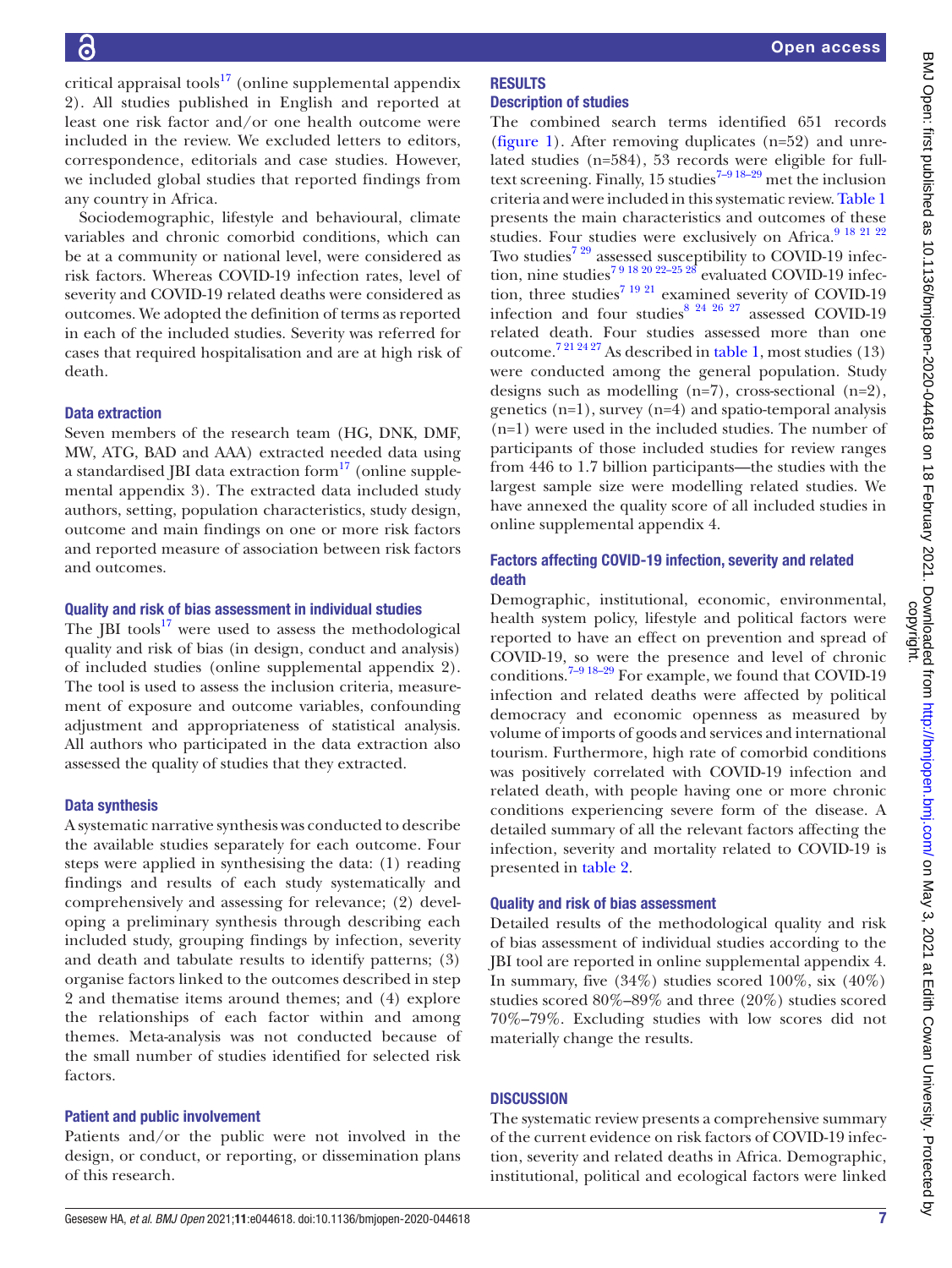with high COVID-19 infection rates in Africa. The study also revealed that severe forms of COVID-19 were associated with comorbidities and specific demographic characteristics. Health system organisation and policy, politico-economic situation, prevalence of chronic conditions and lifestyle factors increase the risk of deaths associated with COVID-19.

African countries that heavily rely on international trade and tourism were likely to have higher infection rates than other countries in the region.<sup>23, 24</sup> As anticipated, the rate of COVID-19 infection was higher among densely populated countries given that the disease is mainly spread through close contact with infected persons.<sup>30 31</sup> A similar finding was observed elsewhere.<sup>32</sup>

African countries enjoying a stable political democracy have an open economy and well-connected air and road network were found to have a higher risk of COVID-19 infection.<sup>20 23</sup> This could be attributed to the fact that countries with strong democracy have a laissez-faire administrative system, where people are not obliged to obey and practice some public health measures that may infringe freedom of movement and the pursuit of happiness. Democratic systems also go hand in hand with law and order and a higher than average disposable income, which create opportunities for leisure and work-related travels both internally and internationally, which increase the risk of COVID-19 transmission. In addition, countries with open economies and high transport connectivity are characterised by high mobility, facilitating spread of the disease.

The studies included in this review reported mixed findings with regards to the effect of temperature on COVID-19 infection. For example, the current review indicated that people living in countries with warmer temperature are less likely to acquire infection.<sup>23</sup> <sup>33</sup> Contrary to this observation, some African countries such as Egypt, which enjoys warm weather through the year, are highly affected by the virus as compared with other African countries with relatively cooler temperature.<sup>34</sup> Yao and colleagues, however, $35$  demonstrated that temperature had no significant association with COVID-19 infection. As highlighted in the study, $32$  further investigation is required to determine the role of weather on transmission and spread of COVID-19.

Age, particularly being an older person, was associated with more severe forms of COVID-19 at admission to hospital. $36$  This might be explained by weaker immunity among older people. Patients with coinfections such as TB are more likely to experience severe forms of COVID-19<sup>21</sup> TB infection is common in low-resource settings and among older adults with pre-existing conditions resulting in high vulnerability to severe form of COVID-19 infection.<sup>19</sup>  $37$  Evidence on the effect of COVID-19 on people with HIV and malaria is limited.<sup>38</sup> A study by Karmen-Tuohy *et al*<sup>39</sup> showed that being infected with HIV at the time of acquiring COVID-19 does not significantly increase the severity of illness or the risk of complications. However, further research is warranted as the available

evidence is inconclusive. Most importantly, given the high burden of HIV and malaria in the Africa region, the molecular, genetic, clinical and environmental implications of COVID-19 on people living with HIV and malaria should be explored in greater detail.

Generally, patients with underlining chronic conditions are at a higher risk of having sever COVID-19 and related mortality. For instance, a study conducted by Cox *et al*<sup> $38$ </sup> revealed greater risk and severe forms of COVID-19 in patients with COPD. Findings of a meta-analysis of seven studies conducted in China also reported significant association between COVID-19 and hypertension, chronic respiratory disease and cardiovascular disease.<sup>[40](#page-11-36)</sup> These findings imply that countries with a high burden of chronic conditions are more likely to have more severe cases of COVID-19. People who died of COVID-19 had chronic hypertension, COPD and cardiovascular comorbidities than recovered patients. $841$  History of tobacco use was found to be associated with increased risk of COVID-19 death. $8\frac{42}{3}$  Additionally, Zhou and colleagues<sup>[43](#page-11-37)</sup> found that 50% of patients who died of COVID-19 had a history of secondary bacterial infections. Chen and colleagues<sup>44</sup> also reported that bacterial and fungal coinfections increase the risk of COVID-19 related mortality. Thus, public health and medical services responding to the pandemic in Africa should be equipped with resources that enable the identification of cases with underlining chronic conditions and provide tailored interventions.

The present review revealed that countries with effective healthcare system such as a strong disease prevention, case detection and response programme and have a strong global health security system in pace had lower case fatality rate.[27](#page-11-20) This was supported by a WHO report that the COVID-19 pandemic is straining health systems worldwide as health facilities have been overstretched and unable to operate effectively due to increased burden for health facilities and healthcare workers.<sup>[45](#page-11-39)</sup> Importantly, higher per capita expenditure on health significantly reduces the risk of COVID-19 deaths.<sup>26</sup> This could be attributed to the fact that a strong health system with sufficient resources is both adaptive, resilient and often has the required manpower and facilities to respond to the higher demand for medical staff and supplies in treating COVID-19 cases.

The study has the following limitations. First, the results reported in the paper with respect to associated factors do not necessarily imply causality as most of the included studies were based on either cross-country or crosssectional designs that are not suitable for studying causal relationships. Second, we have used hospital admission as one of the indicators of severity, but this may not be a sufficient criterion given that in some countries, especially in the early stage of the pandemic, all symptomatic patients were systematically hospitalised to avoid transmission. Third, included articles were limited to those written in English. Fourth, there is still limited evidence on COVID-19 in countries Africa (some of the included studies are even preprint and others are modelling based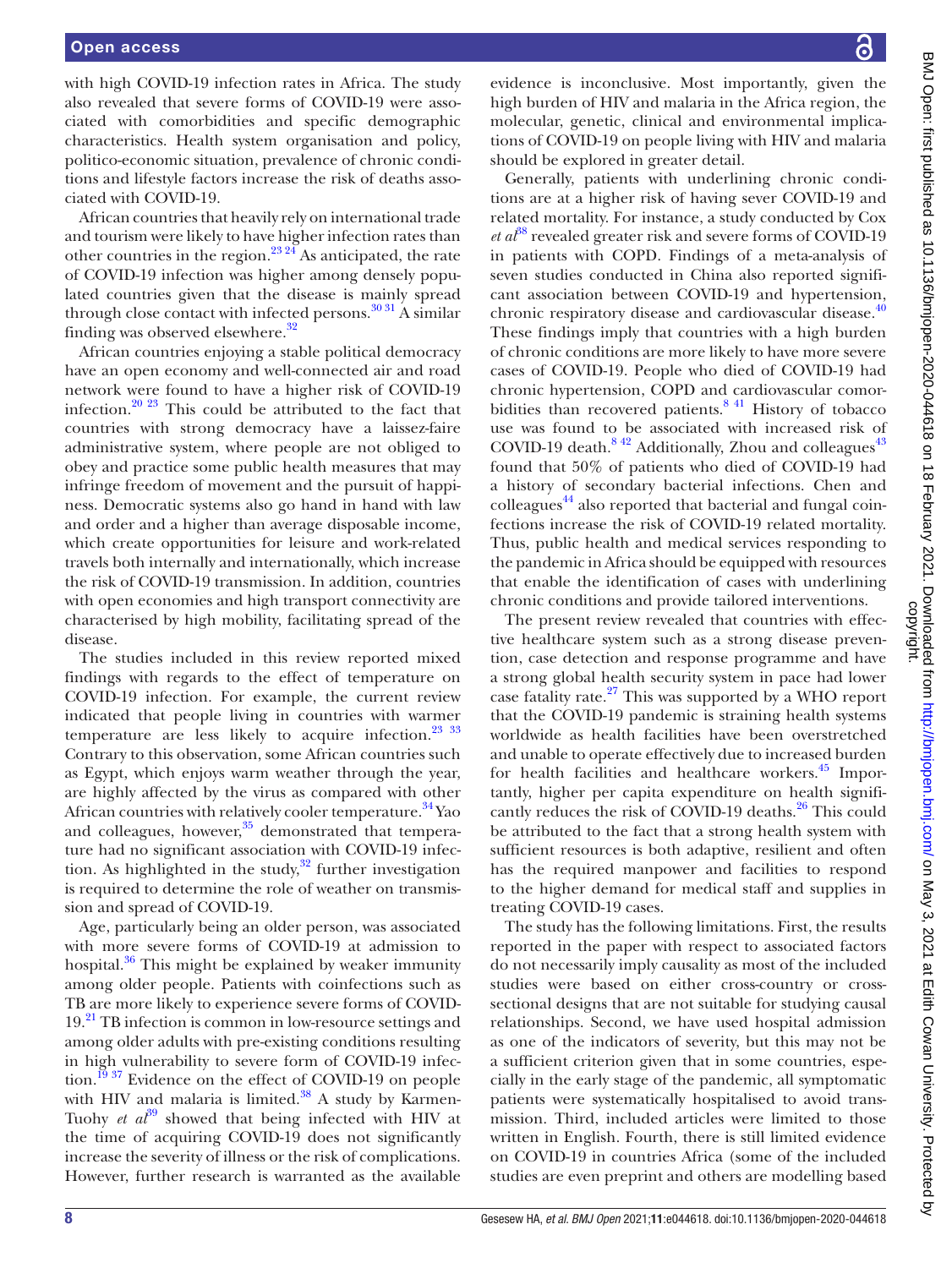studies), and the review was unable to provide a stratified analysis by regions—authors of the modelling studies have already noted some limitations of the modelling studies. Future research on COVID-19 in the region and beyond should focus on robust epidemiological study designs that are suitable to capture causal relationships and long-term impacts of the disease.

## **CONCLUSIONS**

This systematic review demonstrated that several demographic, institutional, political,economic, environmental, lifestyle and health system factors as well as comorbid conditions increased the risk infection, severe forms of COVID-19 and deaths related to the virus in the Africa region. The impacts of these factors should be factored in by African governments and their development partners while designing tailored and targeted interventions to mitigate effects of the disease in the region. Implementing complete lockdown measures for an extended period in African countries is difficult or at least not as easy as in western countries due to the region's unique social and economic settings. Alternative and effective measures such as mandatory face mask use and strong contact tracing system could be the most feasible interventions to contain the pandemic in the region.<sup>46</sup> However, it should be noted that even with a complete adherence to such public health measures, governments can only expect to mitigate the spread of the virus in the region. Eventually, safe and effective vaccines and drugs are required to end this pandemic.

#### Author affiliations

<sup>1</sup>College of Medicine and Public Health, Flinders University, Adelaide, South Australia, Australia

<sup>2</sup>Scool of Public Health, Mekelle University, Mekelle, Ethiopia

<sup>3</sup>Department of Medicine at Royal Melbourne Hospital and Centre for Epidemiology and Biostatistics, Melbourne School of Population and Global Health, The University of Melbourne, Melbourne, Victoria, Australia

4 Burnet Institute, Melbourne, Victoria, Australia

<sup>5</sup> Faculty of Health, University of Canberra, Canberra, Australian Capital Territory, Australia

6 College of Medicine, Doha, Qatar

<sup>7</sup> Research Centre for Generational Health and Ageing, University of Newcastle, Newcastle, New South Wales, Australia

<sup>8</sup>School of Public Health, Haramaya University, College of Health and Medical Sciences, Harar, Ethiopia

<sup>9</sup>Vaccinology and Immunology Research Trials Unit, Women's and Children's Hospital, Adelaide, South Australia, Australia

<sup>10</sup>Robinson Research Institute, Adelaide Medical School, University of Adelaide, Adelaide, South Australia, Australia

<sup>11</sup>School of Population Health, Curtin University, Perth, Western Australia, Australia 12Wesfarmers Centre of Vaccines and Infectious Diseases, Telethon Kids Institute, Perth, Western Australia, Australia

<sup>13</sup>Institute of Public Health, University of Gondar, Gondar, Ethiopia

<sup>14</sup>School of Public Health and Preventive Medicine, Monash University, Clayton, Victoria, Australia

 $15$ Department of Medicine, Monash University, Melbourne, Victoria, Australia <sup>16</sup>Saint Paul's Hospital, Millennium Medical College, Addis Ababa, Ethiopia

<sup>17</sup> Population Child Health Research Group, School of Women's & Children's Health, UNSW, Sydney, New South Wales, Australia

<sup>18</sup>Faculty of Health and Medicine, The University of Newcastle, Callaghan, New South Wales, Australia

<sup>19</sup>School of Nursing and Midwifery, Western Sydney University, Penrith South, New South Wales, Australia

20Amref Health Africa in Ethiopia, Addis Ababa, Ethiopia

<sup>21</sup>College of Health Science, Debre Markos University, Debre Markos, Ethiopia <sup>22</sup>Department of Pharmacology, Mekelle University, Mekelle, Ethiopia

<sup>23</sup>School of Nursing and Midwifery, Monash University, Melbourne, Victoria, Australia <sup>24</sup>School of Nursing, Mekelle University, Mekelle, Ethiopia

<sup>25</sup>Department of Pharmacy, University of New England, Armidale, New South Wales, Australia

<sup>26</sup>Department of Clinical Pharmacy, University of Gondar, Gondar, Ethiopia <sup>27</sup>School of Pharmacy, Mekelle University, Mekelle, Ethiopia

<sup>28</sup>School of Medical and Health Sciences, Edith Cowan University, Perth, Western

Australia, Australia

<sup>29</sup>School of Exercise and Nutrition Sciences, Queensland University of Technology, Brisbane, Queensland, Australia

<sup>30</sup>Lifelong Health, South Australia Health and Medical Research Institute, Adelaide, South Australia, Australia

31Canberra School of Politics, University of Canberra, Canberra, Australian Capital Territory, Australia

<sup>32</sup>Clinical and Health Sciences, University of South Australia, Adelaide, South Australia, Australia

<sup>33</sup>School of Public Health, University of Technology Sydney, Sydney, New South Wales, Australia

<sup>34</sup>Faculty of Health, University of Technology Sydney, Sydney, New South Wales, Australia

<sup>35</sup>Institute for Health Transformation, Deakin University, Burwood, Victoria, Australia <sup>36</sup>School of Pharmacy, University of Sydney, Sydney, New South Wales, Australia <sup>37</sup>The George Institute for Global Health, University of New South Wales, Sydney,

New South Wales, Australia 38School of Health and Social development, Deakin University, Melbourne, Victoria, Australia

<sup>39</sup>Health research Institute, University of Canberra, Canberra, Australian Capital Territory, Australia

<sup>40</sup>Department of Epidemiology and Biostatistics, University of Gondar, Gondar, Ethiopia

<sup>41</sup>Telethon Kids Institute, The University of Western Australia, Nedlands, Western Australia, Australia

Twitter Hailay Abrha Gesesew [@Gesesew](https://twitter.com/Gesesew) and Fisaha Haile Tesfay [@FisahaHaile](https://twitter.com/FisahaHaile)

Acknowledgements We are grateful for the authors of included studies. We did not receive any specific grant for this research.

Contributors HAG, DNK, DMF, MW, YK, ABG, YAM, HM, KAA, MAA, MMB, ATG, YAG, DMS, MDM, TKT, SA, AFA, MBA, AKG, KG, TG, LG, CTL, GDK, MWM, ABM, DYT, AGT, FHT, WT, BLW, BAD and AAA conceived the idea. BAD, DNK and AAA performed search strategy. HAG, DNK, DMF, MW, ATG, BAD and AAA screened and extracted data. DMF and MW drafted introduction, DNK drafted methods, HAG drafted results, and ATG and YAM drafted discussion and conclusion. All authors critically review and approve the manuscript.

Funding The authors have not declared a specific grant for this research from any funding agency in the public, commercial or not-for-profit sectors.

Competing interests None declared.

Patient consent for publication Not required.

Provenance and peer review Not commissioned; externally peer reviewed.

Data availability statement All data relevant to the study are included in the article or uploaded as supplementary information. All data relevant to the study are included in the article or uploaded as supplementary information.

Supplemental material This content has been supplied by the author(s). It has not been vetted by BMJ Publishing Group Limited (BMJ) and may not have been peer-reviewed. Any opinions or recommendations discussed are solely those of the author(s) and are not endorsed by BMJ. BMJ disclaims all liability and responsibility arising from any reliance placed on the content. Where the content includes any translated material, BMJ does not warrant the accuracy and reliability of the translations (including but not limited to local regulations, clinical guidelines, terminology, drug names and drug dosages), and is not responsible for any error and/or omissions arising from translation and adaptation or otherwise.